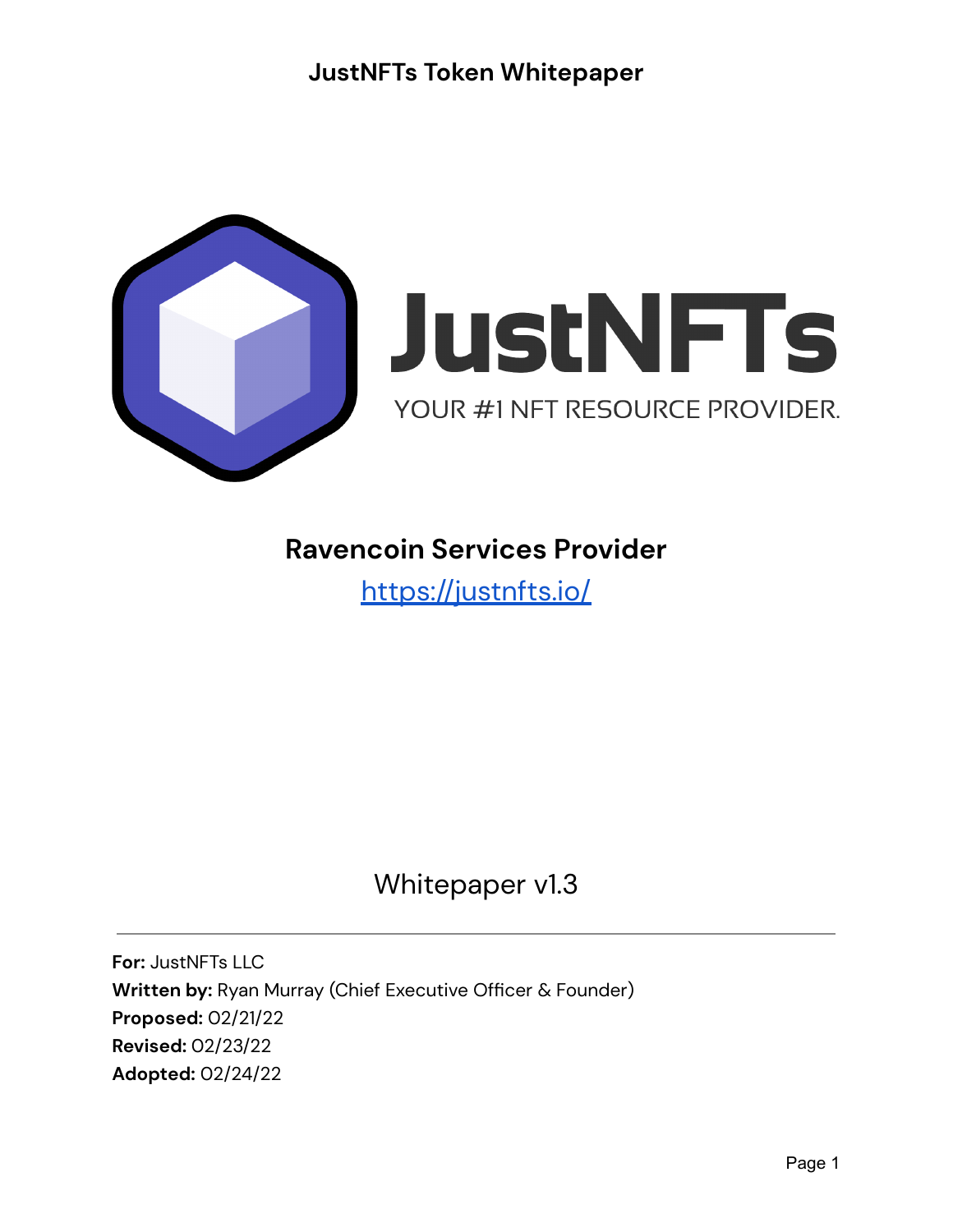Intro... Page 3 [Problems…](#page-2-1) Page 3 JustNFTs [Marketplace…](#page-3-0) Page 4 Ravenist [Marketplace…](#page-4-0) Page 5 [Coins…](#page-4-1) Page 5 Device [Coverage…](#page-4-2) Page 5 [Multilingual](#page-5-0) Support… Page 6 Revenue [Models…](#page-5-1) Page 6 [JustNFTs](#page-6-0) Token… Page 7 [ICO…](#page-6-1) Page 7 ICO [Schedule…](#page-7-0) Page 8 Dividends & [Repurchasing…](#page-8-0) Page 9 Funds [Usage…](#page-8-1) Page 9 Team... Page 10 [Risks…](#page-10-0) Page 11 [Security…](#page-10-1) Page 11 Market [Competition…](#page-10-2) Page 11 [Closing…](#page-11-0) Page 12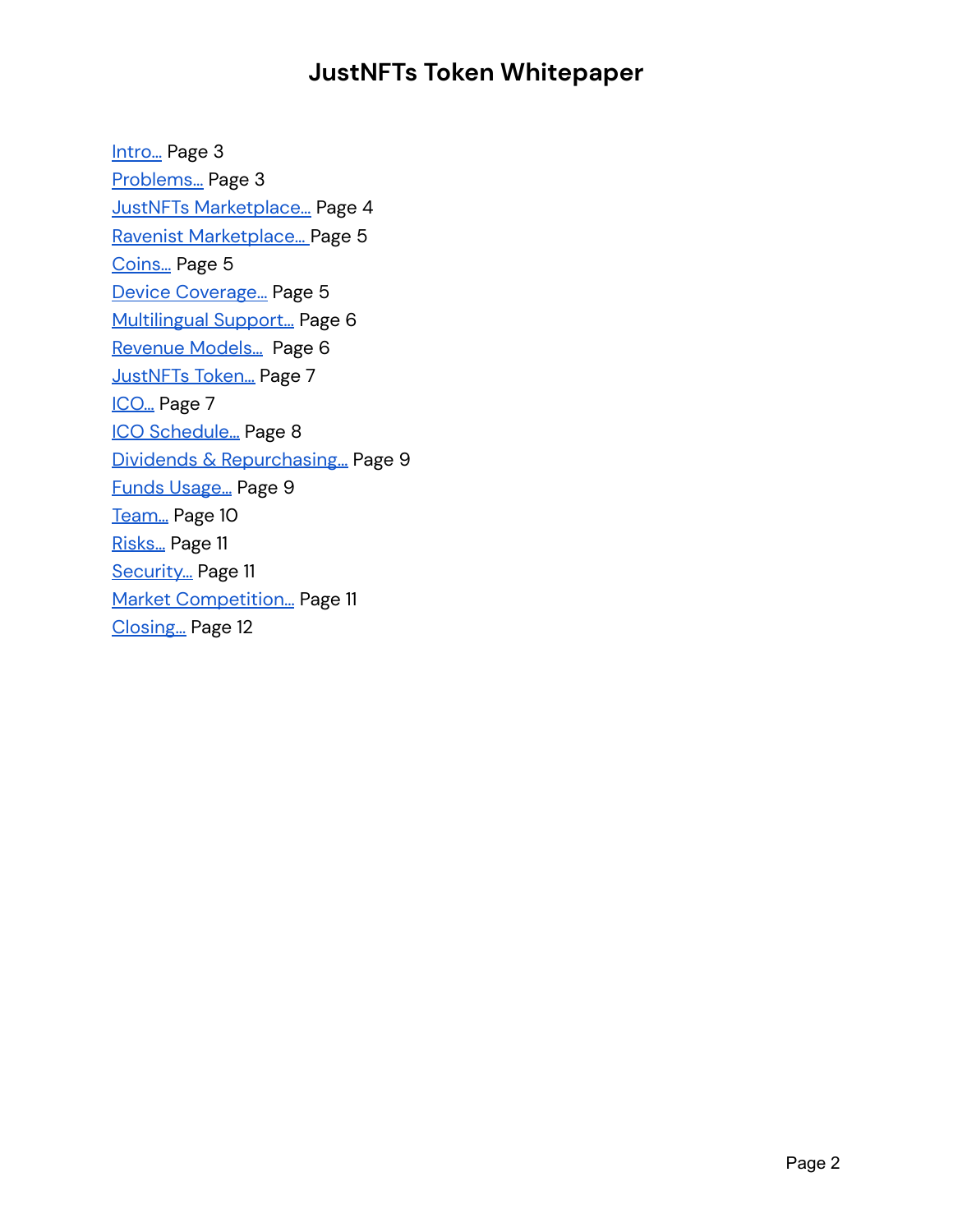### <span id="page-2-0"></span>**Intro**

JustNFTs strives to provide services to the Ravencoin blockchain. We are passionate about Ravencoin and most of our team is all-in with Ravencoin. We want to continue creating services which easily connect buyers and sellers with minimal 3rd party reliance, this isn't to stop other providers from existing, but purely to limit failure points. Ideally, we want to create a one-stop-shop for ease of use. Even though we are small now, we lead the charge on Raven NFT marketplaces and strongly believe that JustNFTs will be bigger, much bigger, in the future and will continue to expand the important role we play in cryptocurrency. With your help, JustNFTs will build world-class Ravencoin services, helping power the future of crypto finance and Ravencoin.

## <span id="page-2-1"></span>**Problems**

Some of the current noticed problems within the Ravencoin space:

- **Technical Architecture:** There is a limit to the Ravencoin network, which doesn't directly allow smart contracts, this causes a marketplace gap for new incoming users from other blockchains. Yes, there are ways which can be worked. However, we are working to bridge the gap of smart contract use with Ravenist to allow ease of use for new users who are looking for a one-stop service.
- **● Security:** We HAVE to ensure the security of all users within the community to see continued growth of Ravencoin. Not all platforms are created the same. Some are more secure than others.
	- **○** We strive to ensure that all applications, services, etc provided by JustNFTs are as secure as possible.
	- **○** JustNFTs uses tier one services to help ensure security for all our services. Additionally, JustNFTs is in the process of setting up regular penetration tests on all of our services to help provide peace of mind and show commitment to our users and their safety.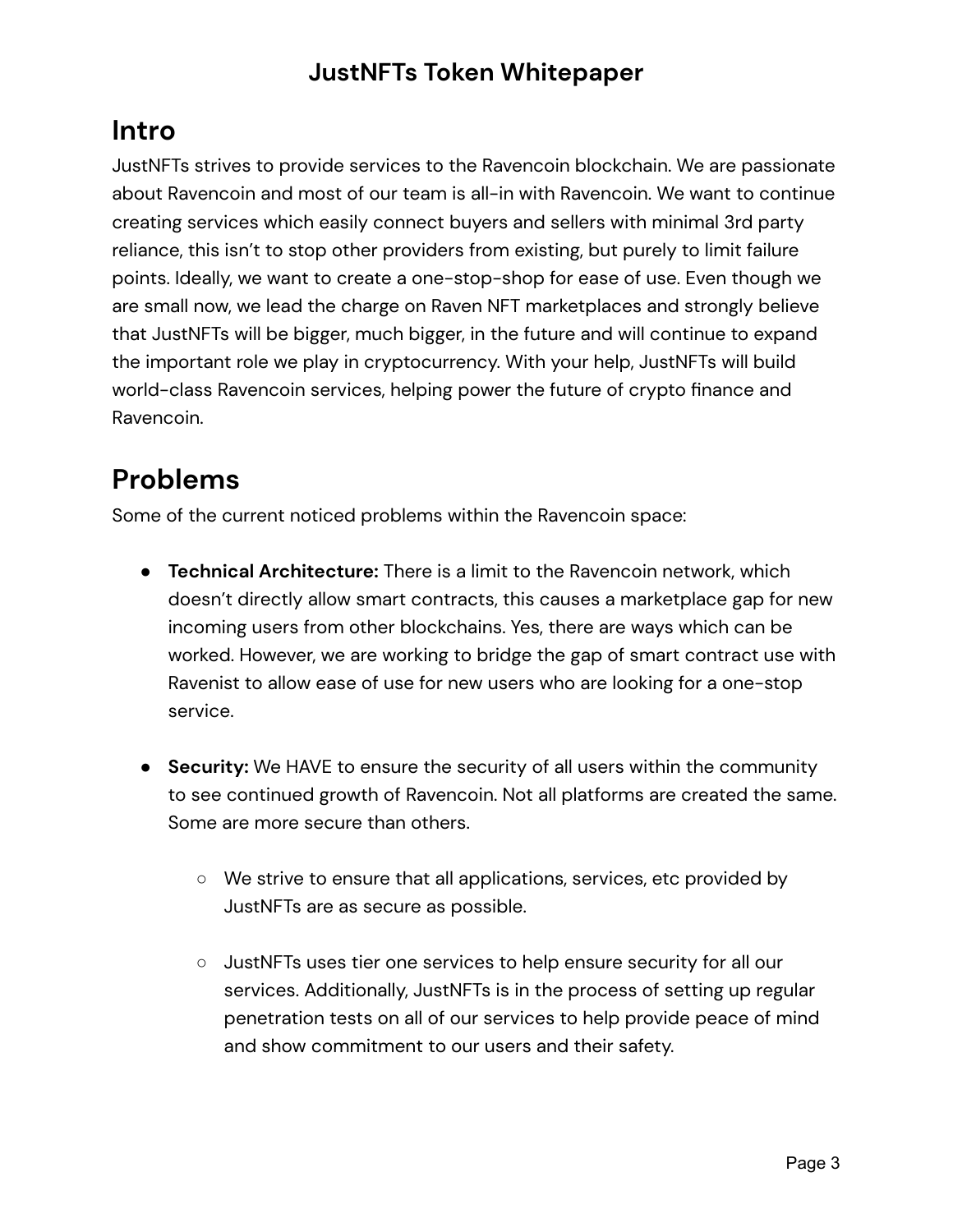- **● Customer Service:** Not all platforms provide quality service experiences for users. This creates a gap for incoming users who don't understand Ravencoin and it's features, products and services.
	- **○** JustNFTs strives to provide world-class customer service, with a combined 50 years of customer service experience with our founding members you can be assured, all users are treated with the same level of importance and service. You can reach us via twitter, email, discord, phone and more. With JustNFTs, you can know, you will get a real person, with real support, in real-time.
- **● Marketing:** Due to its decentralized nature, it makes marketing for Ravencoin, challenging. There currently is no active marketing for Ravencoin and the services and real-world applications which Ravencoin can provide.
	- JustNFTs strives to market all users who use its services the best we can. JustNFTs is working on an overall marketing strategy which will help bring new users to Ravencoin.

### <span id="page-3-0"></span>**JustNFTs Marketplace**

The JustNFTs marketplace is a non-custodial service. The JustNFTs marketplace provides a way for buyers and sellers to connect and purchase NFTs. Additionally, we provide a clearing house service which will allow sellers to provide information on their NFT and we will create the listing, facilitate the sale and communicate to the buyers for them. JustNFTs marketplace may also provide COA services, shipping & storage, partnership, and royalty programs.

#### **Feature Rollout**

- Sales data tracking
- Loyalty/rewards program
- Referral program
- Wallet integration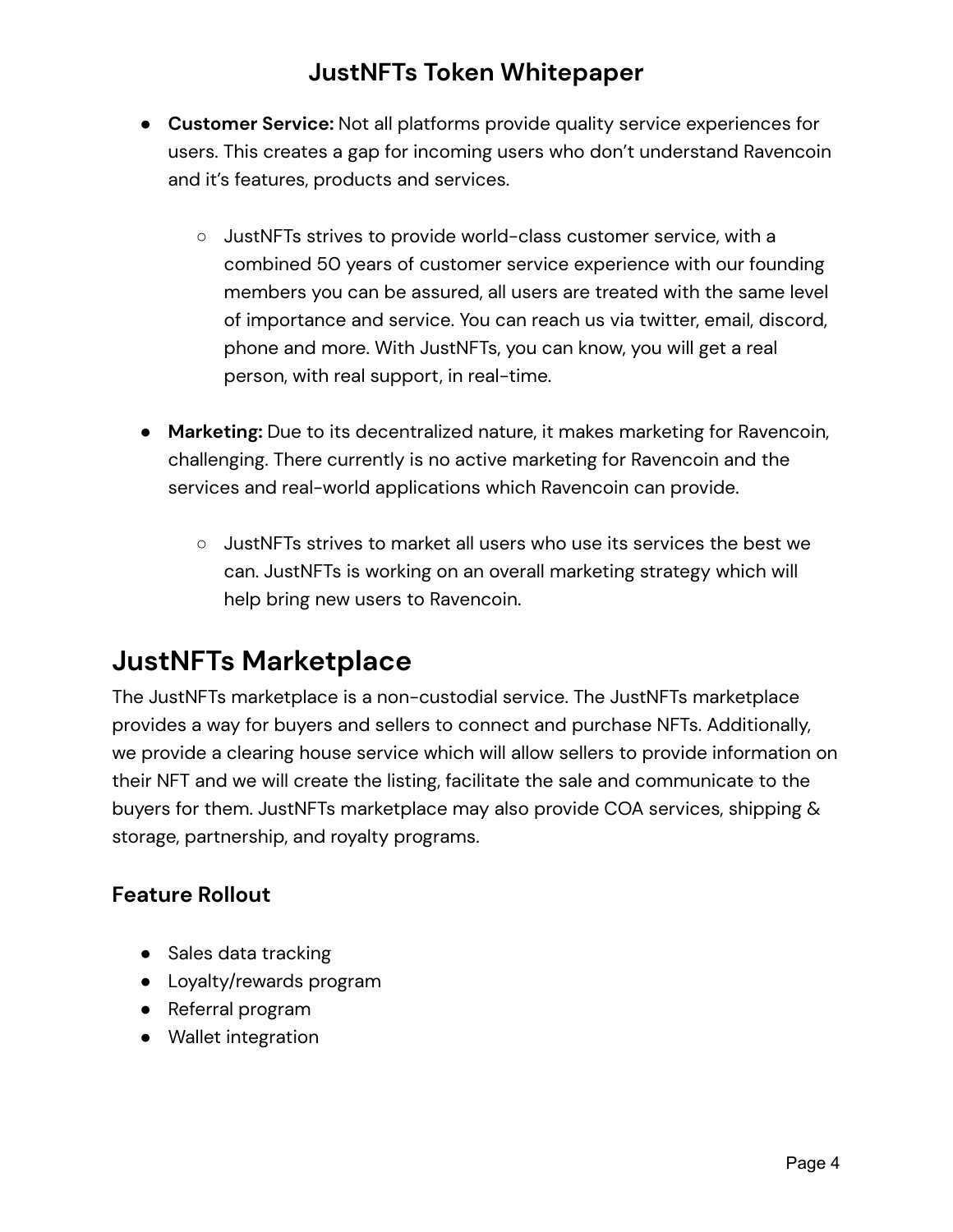### <span id="page-4-0"></span>**Ravenist Marketplace**

The Ravenist marketplace is a custodial service. The Ravenist marketplace provides a way for buyers and sellers to connect and purchase NFTs. Simply, create an account, deposit/create NFT or multi-nfts, set your price and sit back and wait. Ravenist marketplace may also provide shipping & storage, partnership, and royalty programs (natively built into the platform).

#### **Feature Rollout**

- iOS/Android application
- Non-custodial wallet integration
- Seller sales metrics
- Bulk functions, not limited to the following (upload, pricing, delete)
- Make offer for unlisted item
- Messaging system
- Status notifications (newly listed/recently, outbids)
- Seller subscriptions (a subscription model which allows you to never lose out on your favorite artists' work)
- Much, much more

## <span id="page-4-1"></span>**Coins**

At this time, all JustNFTs services will be provided, paid and supported in RVN (Ravencoin). We do not have any current plans to support any other form of currency, including but not limited to: fiat or other forms of currency.

## <span id="page-4-2"></span>**Device Coverage**

Our services will be available on the following platforms:

- Web based (currently available)
- Android (future development)
- iOS (future development)
- REST API (future development)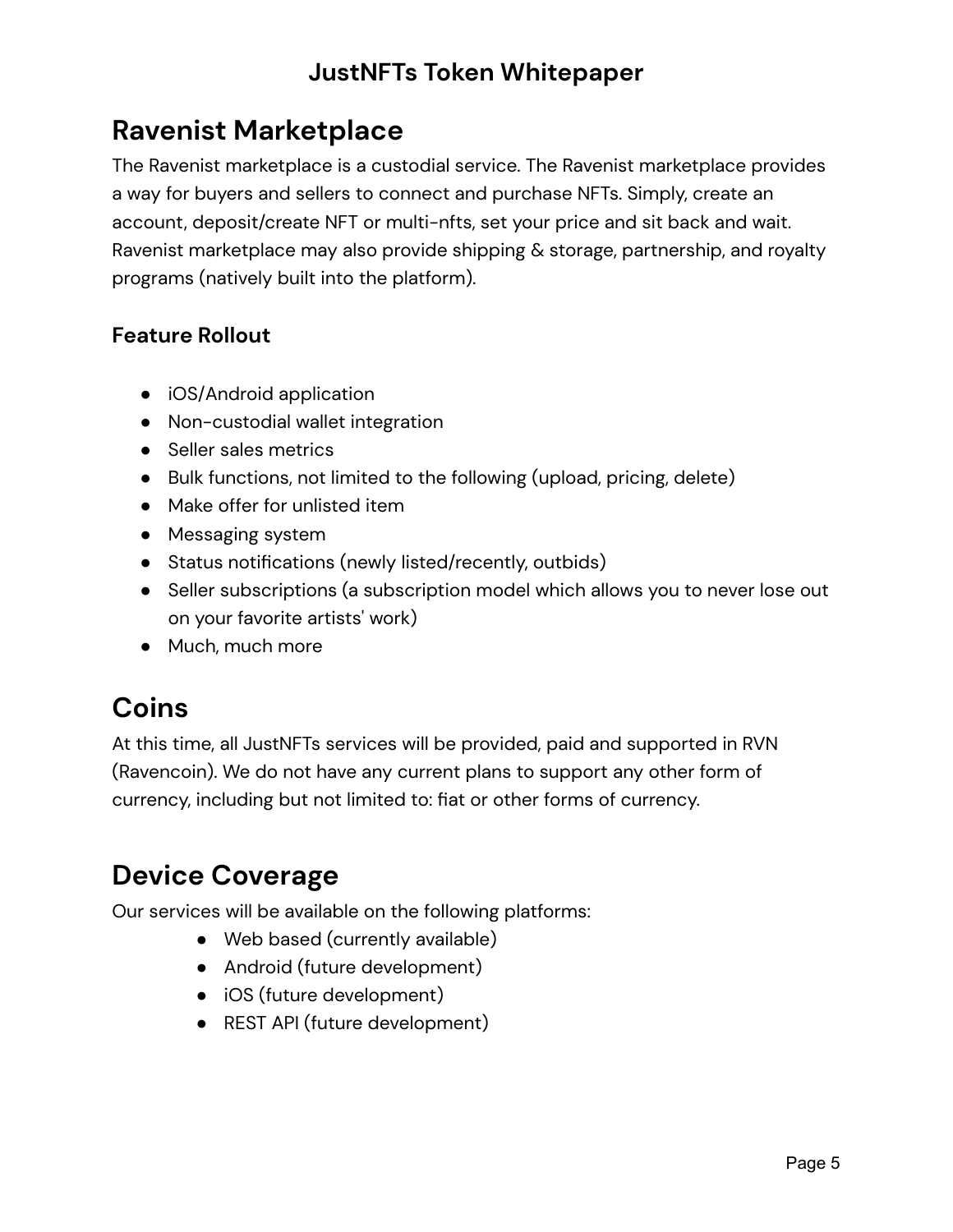## <span id="page-5-0"></span>**Multilingual Support**

Currently, JustNFTs services are provided in English. We are making every effort to be able to provide better multilingual support for customer service issues. Over time, we will work on implementing this to all services we provide to create a better customer experience and journey.

### <span id="page-5-1"></span>**Revenue Models**

JustNFTs revenue will come from the following sources:

#### **Ravenist & Associated Services**

| <b>Source</b>           | <b>Description</b>                                                                                                                                                                          |  |
|-------------------------|---------------------------------------------------------------------------------------------------------------------------------------------------------------------------------------------|--|
| Ravenist<br>Tokens (RT) | RT will be the primary source for currency for listing/creating NFT's on the<br>Ravenist platform.                                                                                          |  |
| <b>Listing Fee</b>      | Ravenist will take a 6% service fee for processing all transactions.                                                                                                                        |  |
| <b>Withdraw Fee</b>     | Ravenist charges 3 RVN for all NFT/RVN withdrawals from our platform.                                                                                                                       |  |
| <b>Other Services</b>   | Ravenist may offer additional services in the future, but not limited to the<br>following; Advertisements, front page listing, priority listings, etc. These<br>options will be paid in RT. |  |

#### **JustNFTs Marketplace & Associated Services**

| <b>Source</b>         | <b>Description</b>                                                                                                                                                                                                   |  |
|-----------------------|----------------------------------------------------------------------------------------------------------------------------------------------------------------------------------------------------------------------|--|
| <b>Listing Fee</b>    | 8% of total sale, 1% returned to the Ravencoin Foundation to help the<br>continued growth of Ravencoin. This donation can stop or be moved to<br>another approved charity at any time.                               |  |
| <b>Clearing House</b> | 20% of total sale, 1% returned to the Ravencoin Foundation to help the<br>continued growth of Ravencoin. This donation can stop or be moved to<br>another approved charity at any time.                              |  |
| <b>Other Services</b> | JustNFTs may offer additional services in the future, but not limited to the<br>following; Advertisements, front page listing, priority listings, etc. These<br>options will be paid in RVN at their approved rates. |  |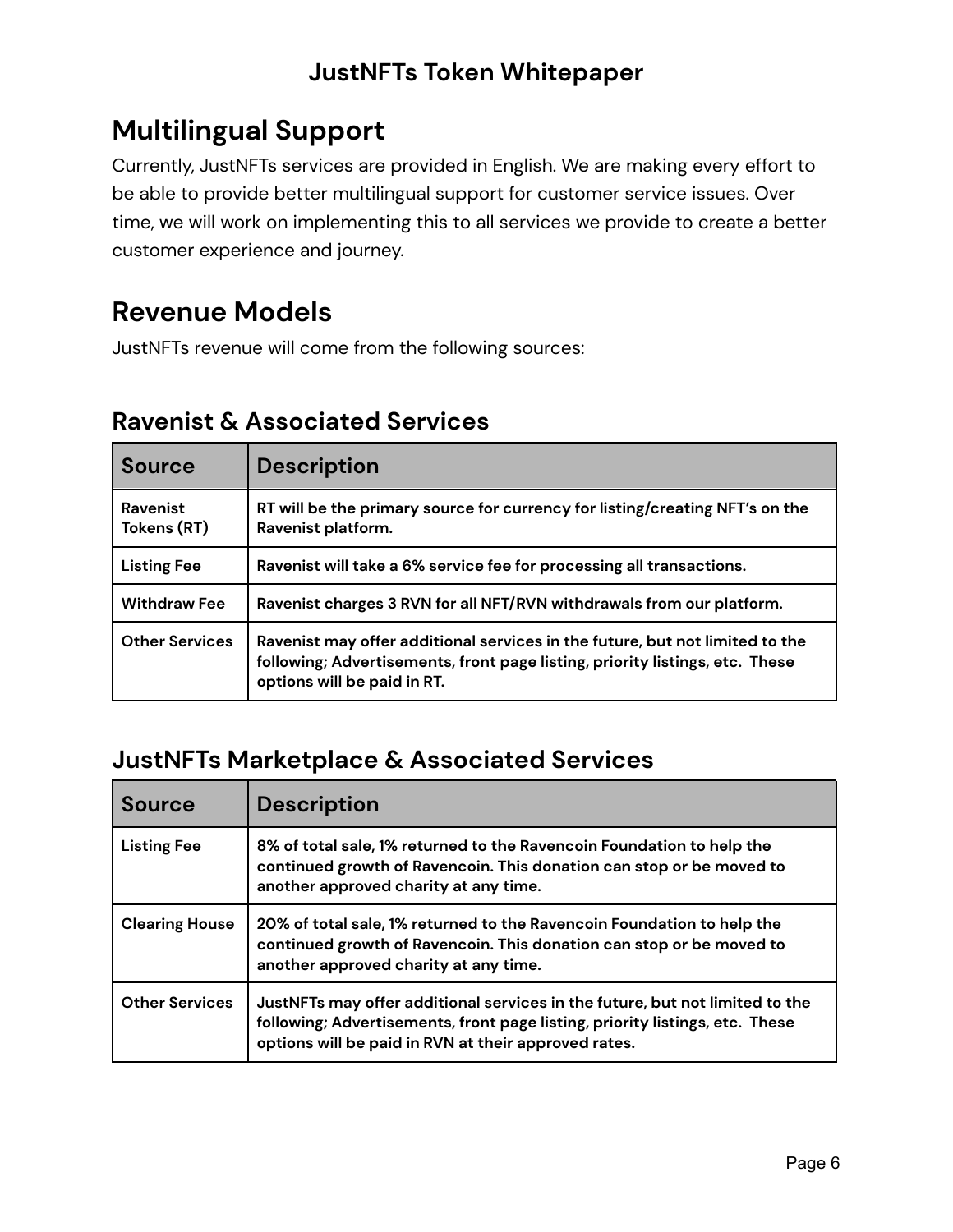# <span id="page-6-0"></span>**JustNFTs Token (JNFT/I/TOKEN)**

We will issue our token/coin 'JUSTNFTS/I/TOKEN'. Or, JustNFTs Token, with a strict 10 million limit, never to be increased, which will run natively on Ravencoin, ONLY.

### **Allocation**

| $\%$ | Amount                     | Participant          |
|------|----------------------------|----------------------|
| 85   | 8,500,000                  | <b>Founding Team</b> |
| 10   | 500,000* (1,000,000 total) | <b>ICO</b>           |
| 5    | 500,000                    | Reserved             |

Allocation is open for dilution in the future if additional funding is required.

**\*:** There will be an available 500,000 tokens for sale. Any member, which participates in Round 1 will receive an additional 1 token (free) for every token they purchase. See below, for additional details.

# <span id="page-6-1"></span>**ICO**

The ICO will take place on the JustNFTs investment platform with accredited investors. All investors will have to undergo an accreditation/KYC process which will be completed by VerifyInvestor.com at the cost of (\$59 USD) - (Pricing is subject to change by VerifyInvestor) to the investor, with a minimum RVN commitment of 1,500 RVN.

- **Phase 1 (Round 1) Token Price:** 20 RVN per token.
	- **○ Incentives:**
		- First 25: JustNFTs will pay for the accreditation process, with a purchase commitment of 15,000 RVN (750 tokens) or more, in the form of a credit towards your token purchase. **\*\***
		- 1 to 1: Any member who participates in the first round of the ICO will receive one additional token for every token they purchase. (i.e. If you purchase 300 tokens, you will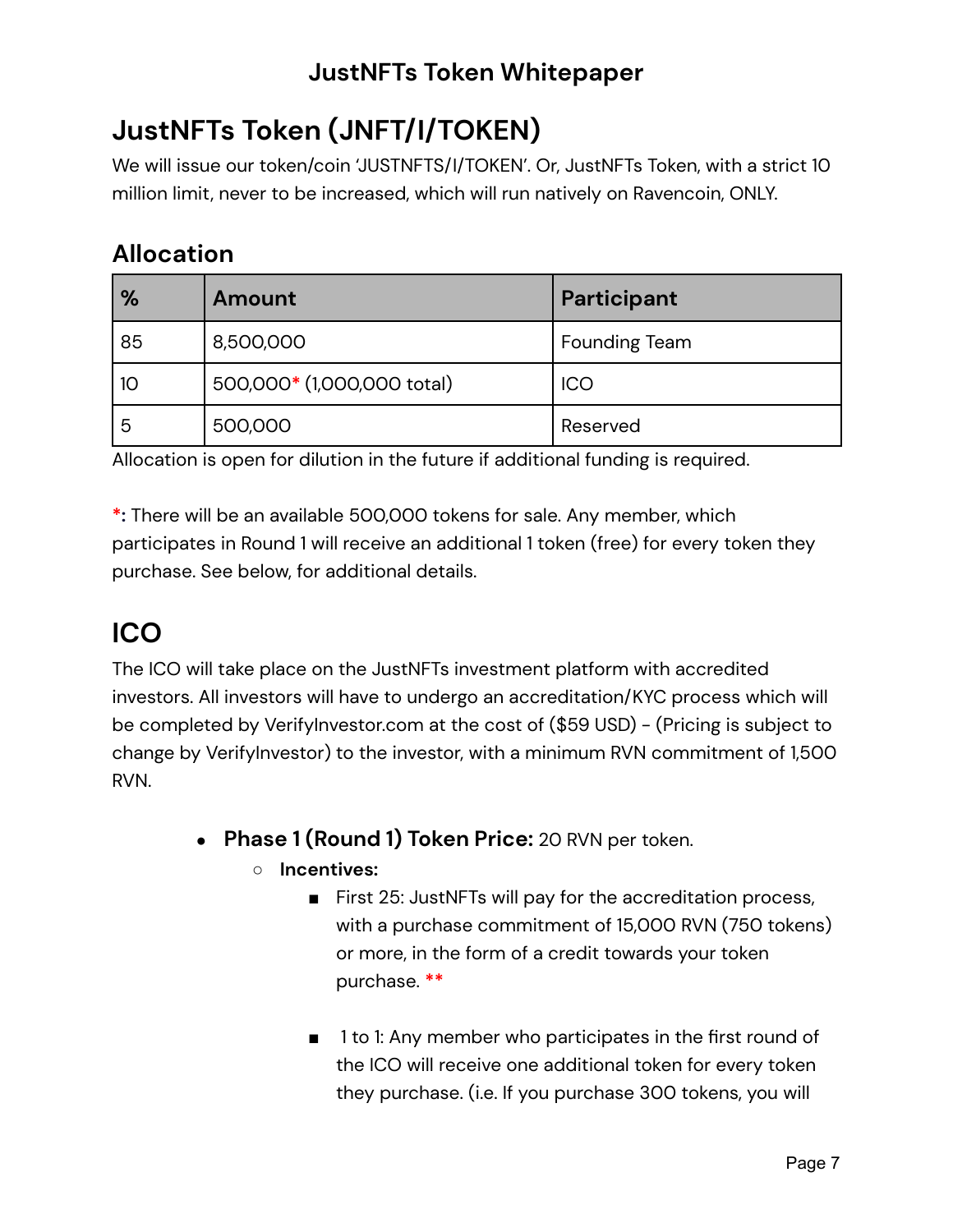receive 300 additional tokens from JustNFTs for free.) Limited to the available 500,000 tokens only.

- SWAG: During the first round of the ICO, we will send, at random, SWAG to our participants. This can be but not limited to the following; JustNFTs shirt, Ravenist shirt, stickers, NFTs or Ravenist Tokens.
- **Phase 2 (Round 2) Token Price:** 35 RVN per token.
- **Phase 3 (Round 3) Token Price:** 55 RVN per token.

**Note:** At this time, there are no slated incentives for further funding rounds. However, if we choose to change this, we will make a formal announcement via our official channels.

**\*\***: This will be offered as credit towards the overall purchase, assuming the investor is able to become accredited. If not, JustNFTs will not pay the accreditation.

# <span id="page-7-0"></span>**ICO Schedule**

The ICO will start 2/25/2022 at 12:01 AM (PST) UTC -8 hours. And will conclude 14 days from the launch on 03/10/2022 at 11:59:59 (PST) UTC -8 hours. If there is continued interest in the ICO at that point, we may extend the initial launch, at that point, we may enter into a new round or phase and token prices will be adjusted. If no extension, any remaining tokens will be returned to JustNFTs general equity within the company for future investment rounds.

Investors should receive the JustNFTs tokens on the JustNFTs investor platform & certified paperwork detailing the sale/purchase along with their COA & NFT(s) within 5 to 7 business days from the close of the ICO. We ask in the extent of overwhelming adoption you please allow for a slight delay. If you are needing it to be expedited, please contact us and we will make every effort to process the request, otherwise, requests will be processed in order of purchase.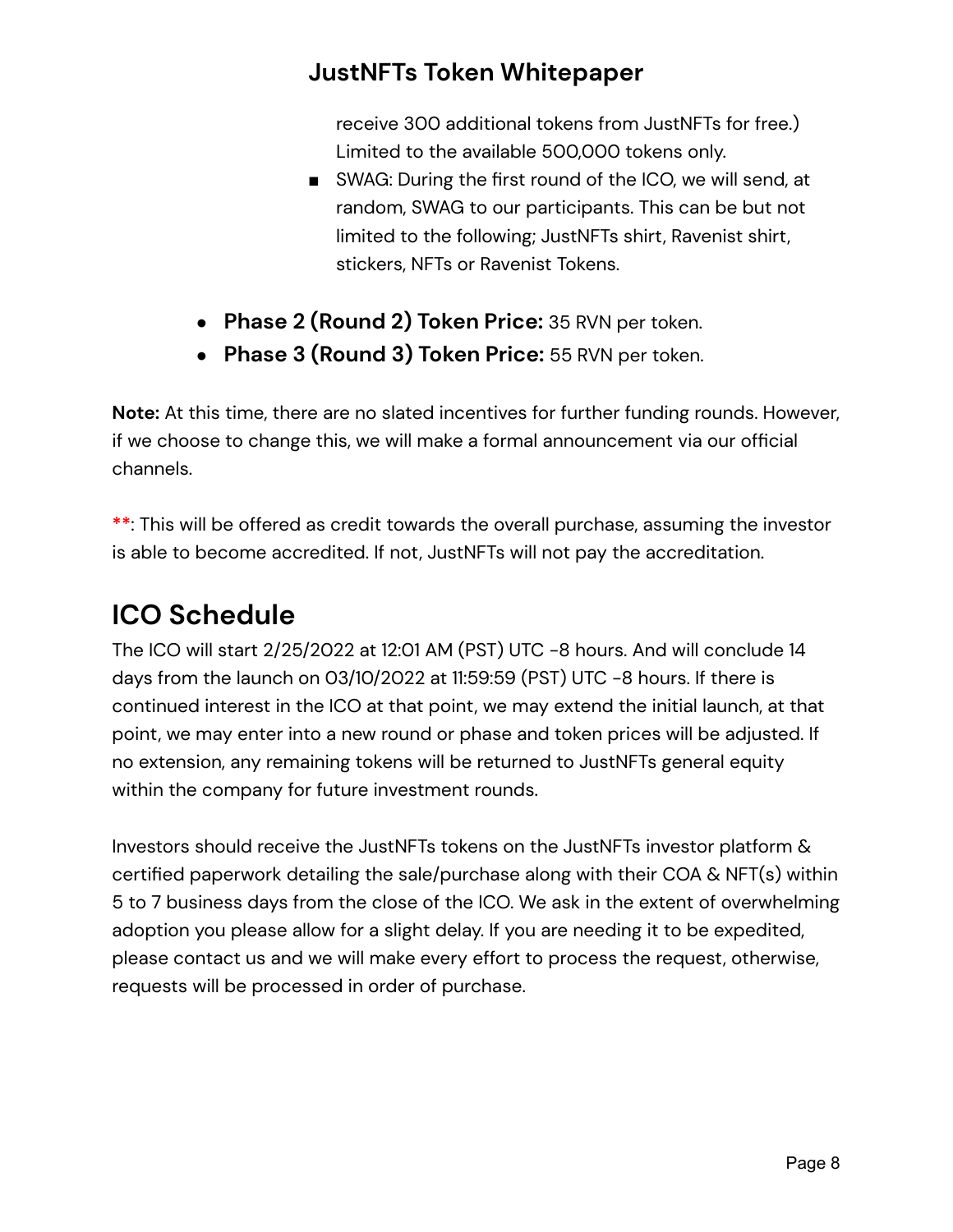## <span id="page-8-0"></span>**Dividends & Repurchasing**

**Dividends:** Annually. Q1, JustNFTs will offer a dividend payment of equity % held by each investor from net sales of the previous year. This dividend payment will be directly added to the investors user profile on the JustNFTs investment platform.

**Repurchasing:** Annually. Before the start of Q2, JustNFTs will use 15% of our net profits to offer a direct buy back for first come, first serve until the 15% is repurchased at fair market value. At that point, investors can continue to resell their tokens on the JustNFTs investors market at their set price point.

All repurchases will be announced via official communication from JustNFTs and transpire on a specific date. Please do not hesitate to contact us to verify a repurchase announcement, if you feel it is a SCAM.

## <span id="page-8-1"></span>**Funds Usage**

In no particular order.

- Infrastructure expansion, redundant services, disaster recovery
- R & D for proposed future projects or feature expansions
- Marketing: Ravencoin, JustNFTs products and services
- Social media & community outreach
- Help desk, user support
- Legal
- Security Audits
- Administrative
- Swag, awards, partnership, loyalty and royalty programs
- Development + Lead Developer: Ravenist (Feature requests, automation, expansion)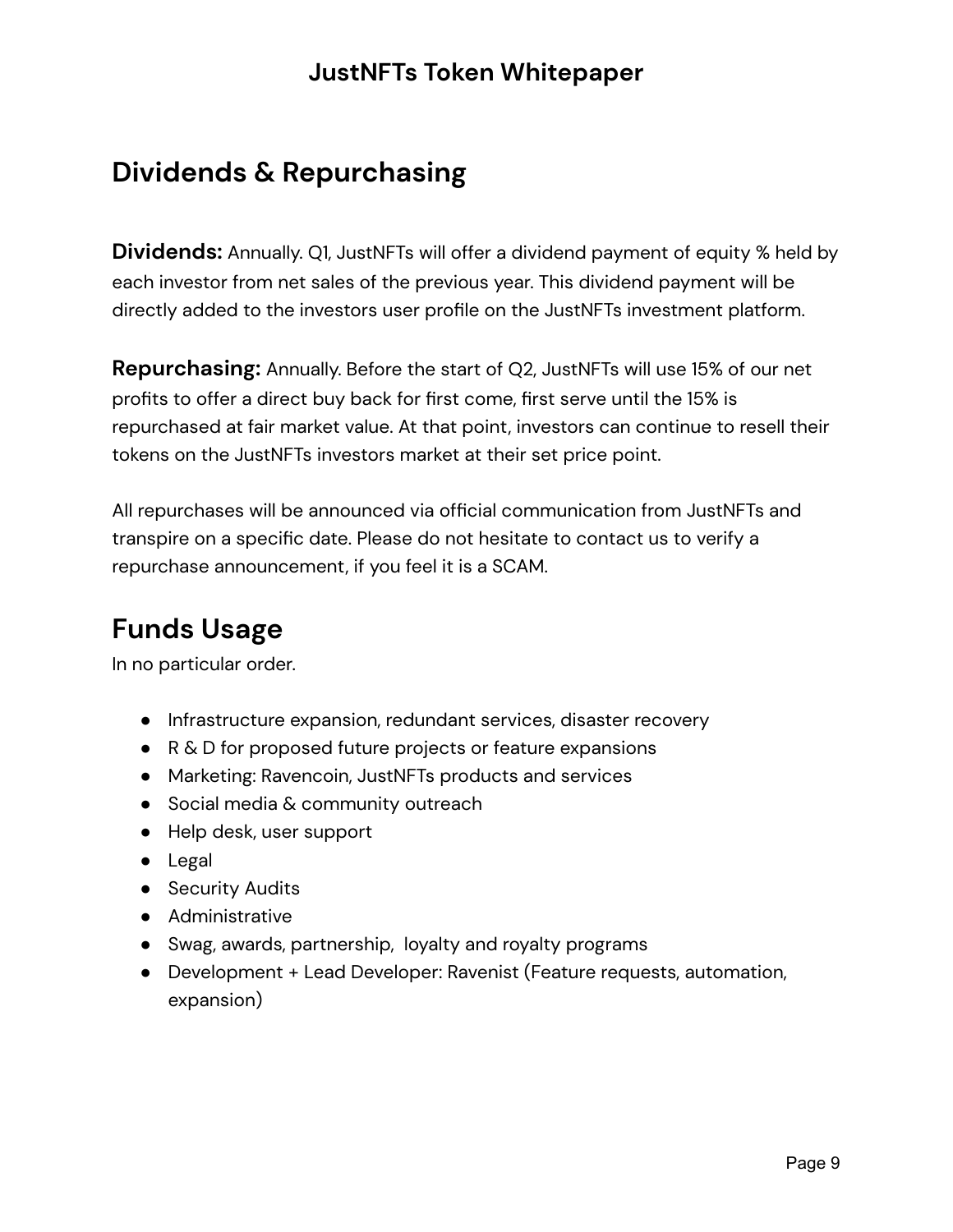JustNFTs will maintain a reserve fund of 15% of all profits for emergencies and any unexpected issues that may arise. This will be separate from all other operating accounts.

## <span id="page-9-0"></span>**Team**

Please check out our team below. JustNFTs continues to grow its team and will update it on our website as we do. If you wish to see a current list of our team members or wish to join our team, please visit https://justnfts.io/team/

#### **Ryan Murray - Chief Executive Officer & Founder**

Ryan has over 15 years of Information Technology experience, ranging from: help desk, VoIP, fiber optic construction, web design & development and much more. Ryan has held several management positions including: Project Management, Information Technology Manager in industry leading companies. Ryan is extremely passionate about technology, Ravencoin, video games and cars. Ryan's ultimate goal is to have a thriving business which can help bring jobs to the market and viability and utility to Ravencoin. When not working on projects to help grow his dreams and passions, he spends his time with his wife and daughter.

#### **Jonathan Wong - Chief Technology Officer & Founding Member**

Jonathan has several years of experience with computers, 3D Modeling, help desk and development/programming from his time in the US Military. Additionally, Jonathan had key involvement in the creation and design for the Zaytech auctions, website and automations.

#### **Chris Drew - Chief Marketing Officer & Founding Member**

Fresh to the cryptocurrency world but a true believer in the potential of Ravencoin. Ready to grow with the community and watch Ravencoin soar! Owner of Bullseye and Narwhal assets. Has a passion for video games so hit up on Discord whenever, to talk about gaming or Ravencoin. Chris provides consumer and end user input on how to better the JustNFTs services and marketing for Ravencoin.

#### **Khalid Saleh - Advisor & Co-Founder**

Khalid understands that behind every great technology is a great team. He believes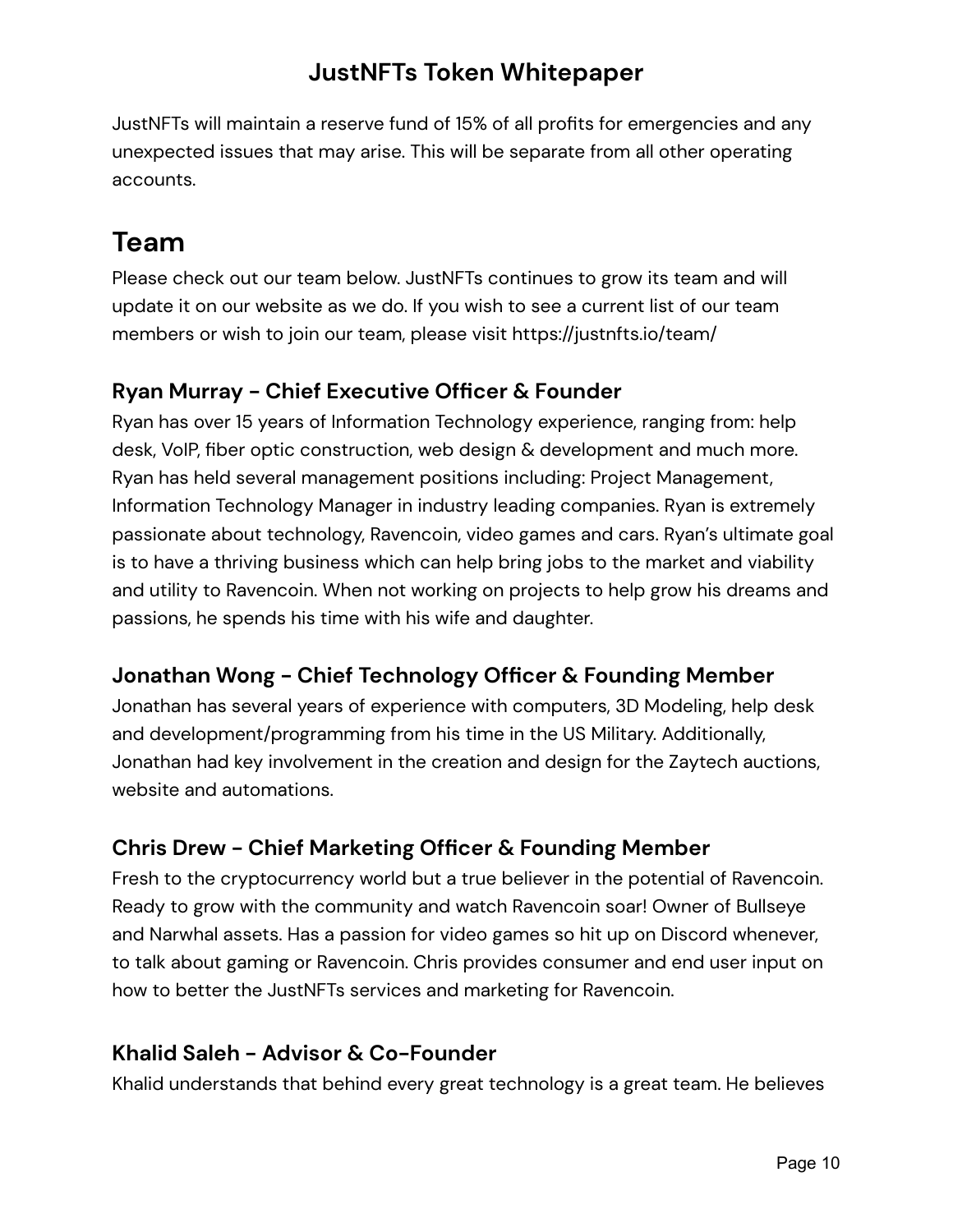that having the right team and a great culture is foundational to making great products. Leveraging his degree in business administration, he intends to utilize OKR's to help grow the company, build great products, and create lasting relations with customers. He believes that hard work, intrinsic motivation, and purposeful work helps generate growth opportunities. He further believes that conversations, feedback, and recognition with structured goal-setting makes work more collaborative and helps power positive results.

## <span id="page-10-0"></span>**Risks**

There are many risks in running a business, especially one involved in the volatile world of cryptocurrency. However, we at JustNFTs have skills, experience and leadership to overcome these challenges. We will continue to make every effort to provide new opportunities and innovative services/technology to the Ravencoin community to help ease the adoption gap for new users.

● I**nvestment Risk:** As always, there are risk levels to investing and you should never invest more than you are willing to lose. We have done the research needed to ensure the best possible protection to our investors.

## <span id="page-10-1"></span>**Security is First and Foremost**

Many exchanges/services/providers have failed or will fail over the years due to poor security or security issues. Most security breaches are easy to fix and can be prevented by taking simple steps to boost security to protect critical infrastructure. We at JustNFTs take this seriously and strive to ensure that we follow all of the leading industry standards on security and network penetration.

## <span id="page-10-2"></span>**Market Competition**

We know this will be an ultra competitive space. There are and have been several service providers within the Ravencoin community, being those who have either closed shop or merged with others. Competition is fierce, but competition leads to innovation, it forces us to be our best. In this age, this is a common risk in any decent concept/startup or mature company. The question is: given our team, track record, experience, industry resources, and product, do you believe we stand a better chance than the rest of the pack? If yes, then please join our ICO.